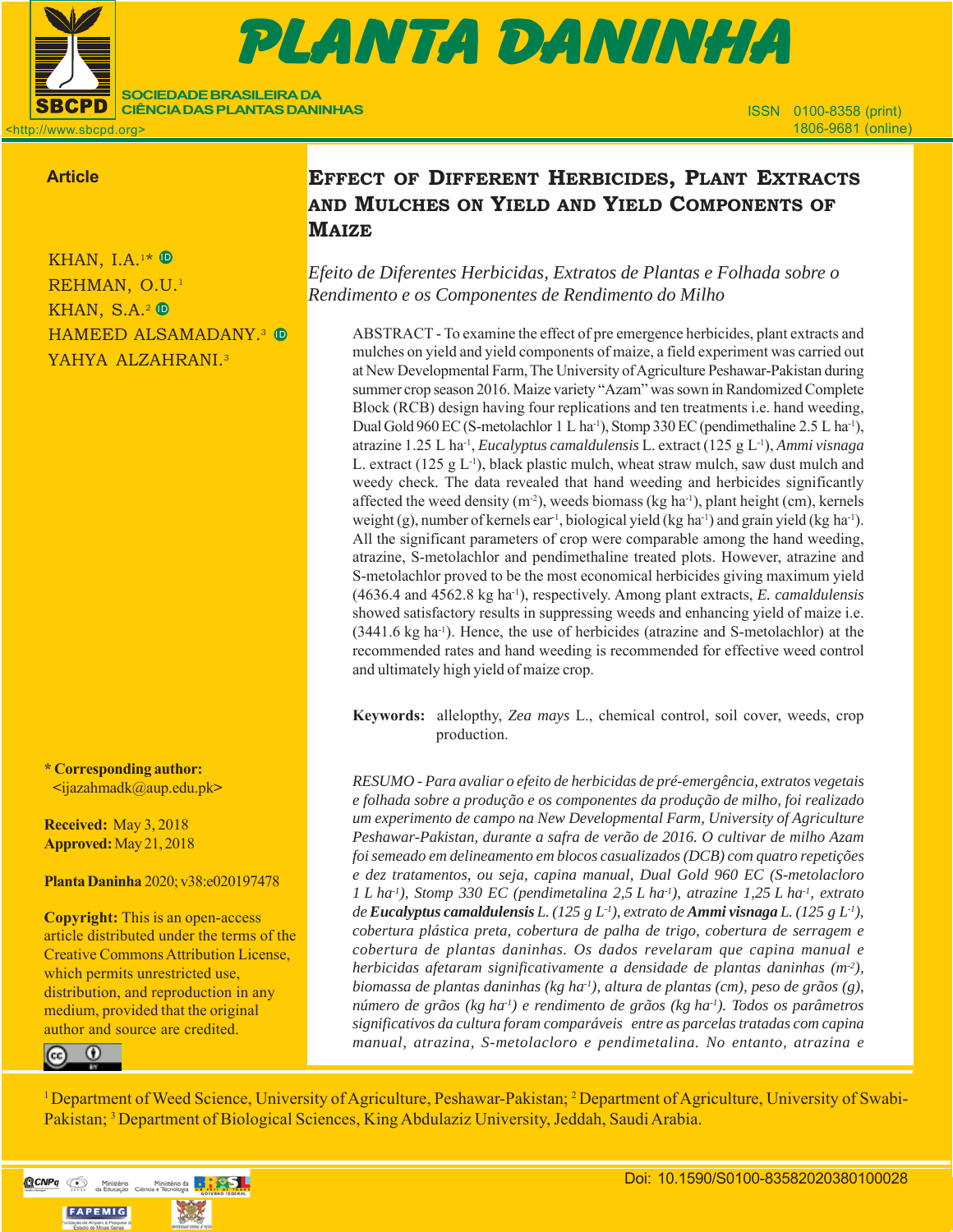*S-metolacloro provaram ser os herbicidas mais econômicos, com rendimento máximo (4.636,4 e 4.562,8 kg ha-1, respectivamente). Entre os extratos vegetais, E. camaldulensis apresentou resultados satisfatórios na supressão de plantas daninhas e aumento na produtividade de milho (3.441,6 kg ha-1). Assim, o uso de herbicidas (atrazina e S-metolacloro) nas doses indicadas e na capina manual é recomendado para o controle efetivo das plantas daninhas e, em última instância, o alto rendimento da cultura do milho.*

**Palavras-chave:** alelopatia, *Zea mays* L., controle químico, adubo, plantas daninhas, produção.

## **INTRODUCTION**

Maize is the third most important cereal crop after wheat and rice. It is used for food, fodder, pharmaceutical and industrial purposes. It has great importance particularly in developing countries like Pakistan where population is rapidly increasing. In Pakistan maize was cultivated on an area of 1229 thousand hectares with an average yield of  $4640 \text{ kg}$  ha<sup>-1</sup> and total annual production was 5702 thousand tons (Pakistan, 2017/2018). The average yield of maize is very low in Pakistan due to various factors. Among these factors, weeds are the major one causing an average yield loss of about 38% in maize (Hassan and Marwat, 2001).

Besides reducing yield, weeds also affect grain quality due to presence of weed seed and debris. In Pakistan, the major weeds in maize are *Trianthema portulacastrum* L.*, Cyperus rotendus* L*., Echinochloa colona* L.*, Sorghum halepense* L.*, Digera arvensis* L. and *Cynodon dactylon* (L.) Pers. (Riazet al., 2007)*.* The yield losses in maize as a result of weed are 16-40% (Valverde et al., 1995), while another study reported losses up to 70% (Teasdale, 1995). Various kinds of weed control methods are being used like cultural, biological, physical and chemical etc. No doubt hand weeding method is still useful but is laborious, expensive and also time consuming. Moreover, the labour difficulty is becoming acute day by day and it will not be economical to stick only to the traditional weed control techniques. Chemical weed management is an important substitute. Although weed control through the herbicides is fast and cheap as compared to other weed control methods, still it has harmful effects on environment, human health, wildlife, water bodies and soil microbes apart from development of resistance in weeds. So, the need for non-chemical and eco-friendly weed control methods has increased. One of the best choices among eco-friendly techniques is the use of bio-herbicides (allelopathy) against weeds. Many plant products are known to have the ability to inhibit germination and growth of other plants. Therefore, the plant product can be a possible alternative to synthetic herbicides and these may be used as natural herbicides (Mahmood and Cheema 2004). It is a natural and environment friendly method which may prove to be an effective weed control strategy and can result in increased crop yields (Tefera, 2002). Several researchers have reported the possibility of using allelopathy for weed control (El-Rokiek et al., 2006). It is a viable weed management strategy which needs to be studied extensively both in laboratory and in the field conditions.

Other techniques include the utilization of different types of mulches for effective weed control. Mulching is a recent and effective non-chemical weed control method (Ramakrishna et al., 2006). In mulching two types of materials i.e. organic mulch (living) and inorganic mulch (non-living) are used to cover the soil surface in order to protect and improve the covered area. Organic mulch includes leaves, barks, woodchips and grass clipping etc while inorganic mulch includes polyethylene sheaths, pebbles and gravels etc. Mulching is the best way used to control weeds (Kluepfel, 2010). It is crucial to cover the soil surface with different materials to attain high biological activity, retain soil moisture and to achieve a good control of weeds (Sturny, 1998). Mahajan et al. (2007) found out that plastic mulch resulted in enhanced yield over unmulched soil. Plastic mulch conserves soil moisture and controls weeds up to 91-100% (Awodoyin et al., 2007).

Keeping in view the importance of maize crop and losses caused by weeds, an experiment was designed to study the efficacy of different herbicides, mulches and plant extracts for weed control in maize crop; to figure out their effect on yield of maize and to select the best mulch for weed control suitable to local environment and to enhance maize production.

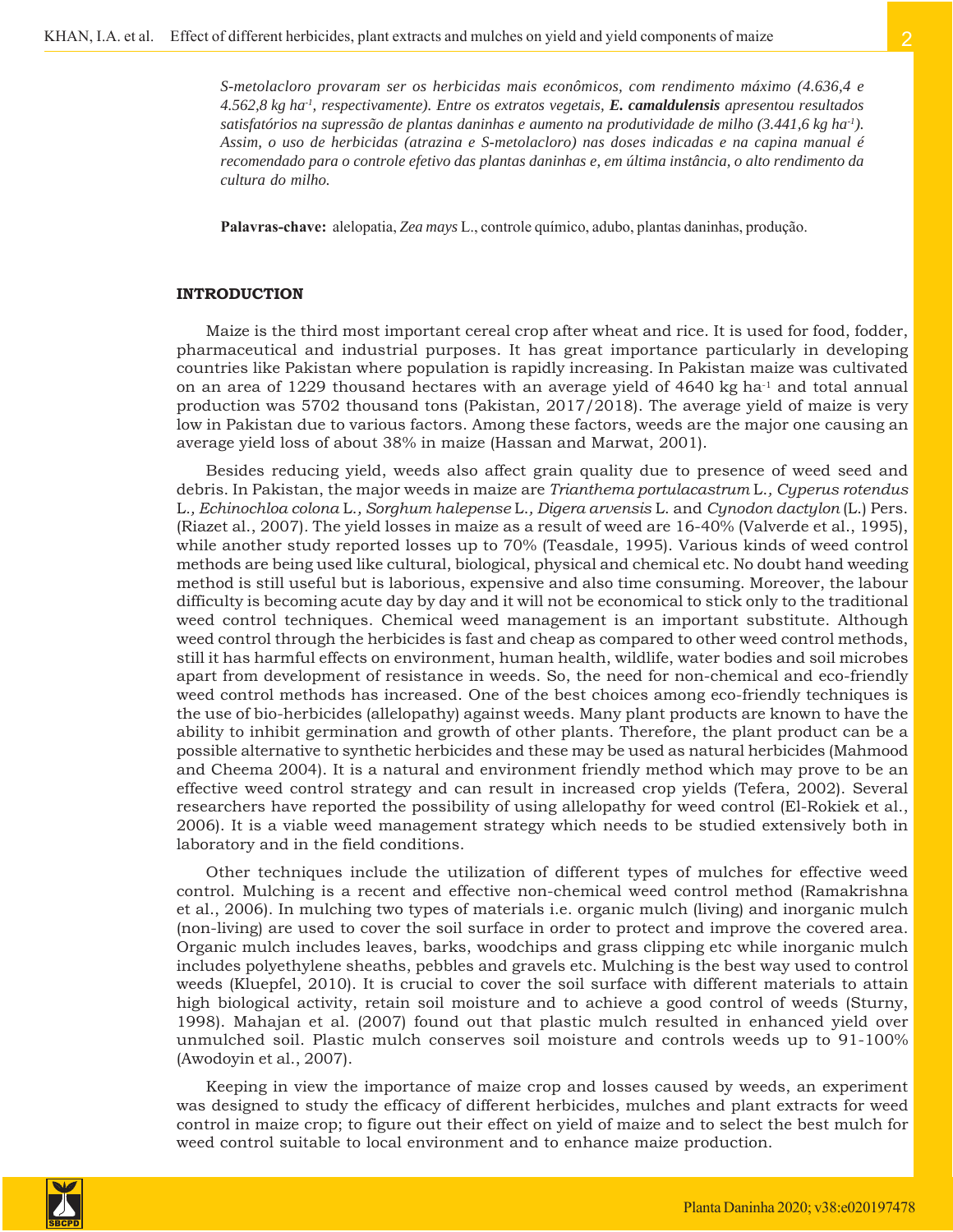The research work was conducted at New Developmental Farm, The University of Agriculture Peshawar, Pakistan during 2016. The trial was carried out in (RCB) design having four replications. Each replication had ten treatments having four rows and the size of each plot was  $4 \times 3$  m<sup>2</sup>. The row to row distance was kept 75 cm, while plant to plant was kept 20 cm. The treatments were S-metolachlor as pre emergence at the rate of  $1 L ha^{-1}$ , Pendimethalin as pre emergence at the rate of 2.5 L ha-1, Atrazine as pre emergence at the rate of 1.25 L ha-1, *Eucalyptus camaldulensis* L. extract at the rate of 125 g  $L<sup>1</sup>$ , *AmmivisnagaL.extract at the rate of 125 g L<sup>1</sup>, black plastic,* wheat straw, and saw dust as mulch, hand weeding and weedy check.

The seed of open pollinated maize variety 'Azam' was sown with the help of planter. All recommended cultural practices and inputs including fertilizers and irrigation were applied uniformly to all entries. The dried powder of the plants samples (*E. camaldulensis*and *A. visnaga*) were weighed and soaked in water at the rate of  $125 \text{ g L}^{-1}$  to extract for 24 hrs at room temperature. The samples were filtered through muslin cloth to obtain final extracts. The filtered solutions were put in bottles and tagged for further use in the experiment. All the herbicides were applied at their recommended rate after sowing while mulches and plant extracts were applied after three weeks of sowing. Similarly control treatment was kept uninterrupted for comparing the effect of other treatments. The data were recorded on weed density  $(m<sup>-2</sup>)$ , fresh weed biomass (kg ha<sup>-1</sup>), dry weed biomass (kg ha<sup>-1</sup>), maize plant height (cm), 500 kernels weight (g), number of kernels ear<sup>-1</sup>, biological yield (kg ha<sup>-1</sup>), grain yield (kg ha<sup>-1</sup>) and harvest index during the experiment. The data recorded were subjected to the ANOVA procedure using MSTATC computer software and means were separated by using LSD test (Steel and Torrie, 1980) at 5% level of probability.

#### **RESULTS AND DISCUSSION**

#### **Weed density (m-2)**

The data revealed that different treatments significantly affect the weed density (Table 1). The mean data revealed that highest weed density  $(194.50 \text{ m}^2)$  was recorded in weedy check treatment while the minimum weed density  $(27.25 \text{ m}^2)$  was obtained in hand weeding plots, followed by herbicide atrazine and S-metolachlor (48.00  $m<sup>2</sup>$  and 52.25 m<sup>-2</sup>), respectively. The overall data revealed that hand weeding and herbicides application were the most effective against the weeds among all the weed control measures. Maximum weeds  $m<sup>2</sup>$  were recorded in weedy check plots because weedy check plots were left untreated throughout the growing period. Our results are in agreement with those reported by Aslam et al. (2007), Khan et al. (2012b) and Amare et al. (2015) who found that hand weeding could effectively control weeds against weedy check.

#### **Fresh weed biomass (kg ha-1)**

The data showed that fresh weed biomass was significantly ( $p \leq 0.05$ ) affected by different weed control measures (Table 1). The lowest fresh weed biomass  $(78.75 \text{ kg ha}^{-1})$  was observed in hand weeding plots, followed by herbicides atrazine and S-metolachlor (102.31 and 106.08 kg ha<sup>-1</sup>), respectively (Table 1). The highest fresh weed biomass  $(323.66 \text{ kg ha}^{-1})$  was noticed in weedy check plots. The overall results revealed that among all the treatments, herbicides proved to be the best option for the effective weed control in maize crop. The minimum fresh weed biomass in hand weeding treated plots was due to the lowest number of weeds as a result of uprooting through weeding resulting into lowest fresh weed biomass as compared to weedy check. Our results are in line with the work of Ali et al. (2011) who reported that hand weeding and herbicides efficiently control weeds as compared to other treatments. The pre-emergence application of atrazine herbicide caused maximum decrease in the germination and biomass of weeds (Khan et al., 2012b). The lowest weed biomass in herbicide treatments might be due to the broad spectrum phytotoxic effect of herbicide on the weed growth and biomass (Patel et al., 2006).

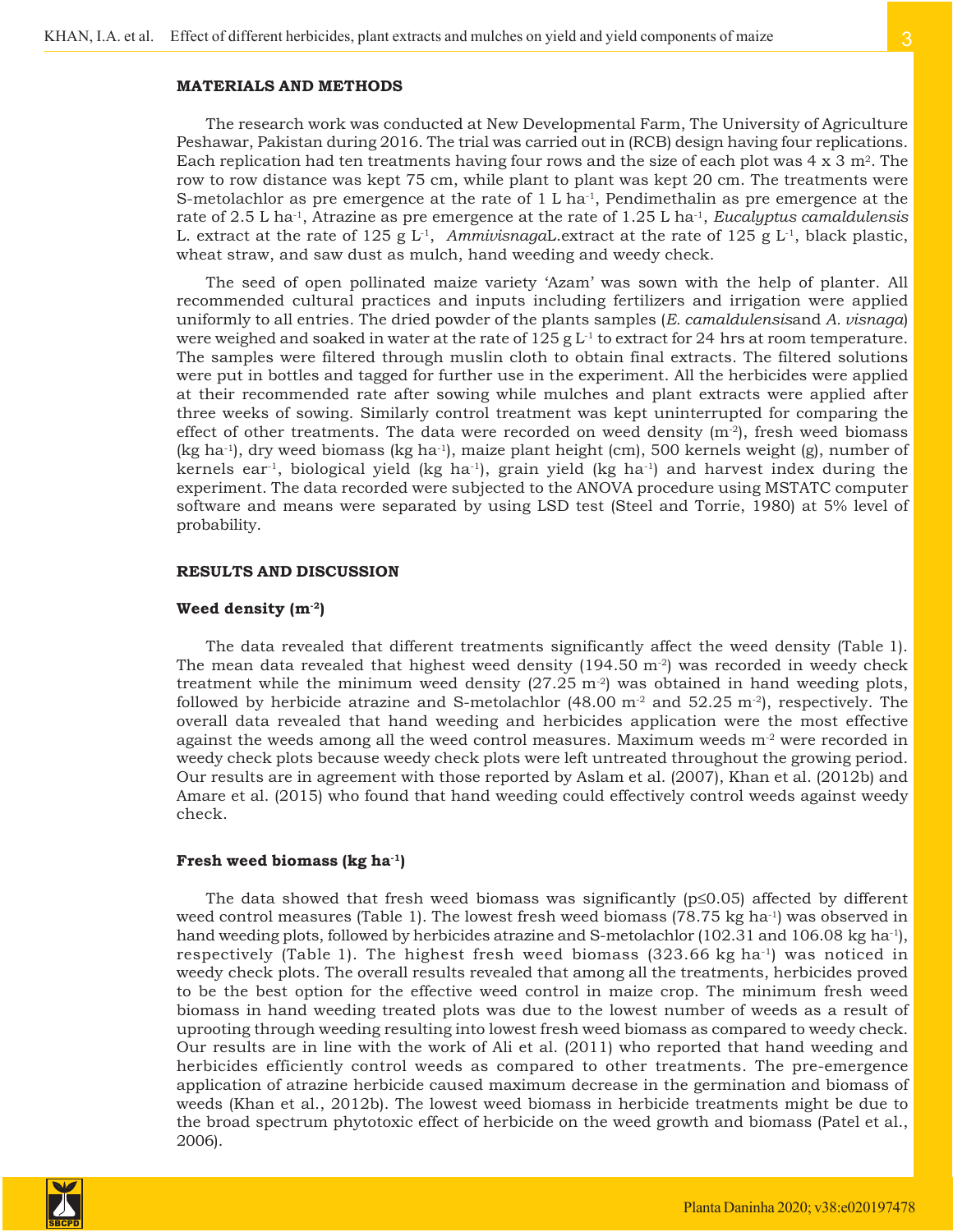| Table 1 - The effect of different herbicides, plants extracts and mulches on weed density (m <sup>-2</sup> ), fresh weed biomass (kg ha <sup>-1</sup> ) and |  |
|-------------------------------------------------------------------------------------------------------------------------------------------------------------|--|
| $\frac{1}{2}$ dry weed biomass (kg ha <sup>-1</sup> ) in maize                                                                                              |  |

| Treatment            | Weed density<br>$(m^{-2})$ | Fresh weed biomass<br>$(kg ha^{-1})$ | Dry weed biomass<br>$(kg ha-1)$ |
|----------------------|----------------------------|--------------------------------------|---------------------------------|
| S-metolachlor        | 52.25 g                    | 106.08 e                             | $44.00 \text{ e}f$              |
| Pendimethaline       | 62.00 f                    | 115.03 de                            | 48.55 e                         |
| Atrazine             | 48.00 g                    | 102.31 e                             | 42.11 f                         |
| Eucalyptus extract   | 153.25c                    | 202.00 <sub>b</sub>                  | 72.15 b                         |
| Ammi visnaga extract | 168.25 b                   | 209.75 b                             | 75.86 b                         |
| Black plastic mulch  | 67.00 f                    | 129.24 cd                            | 56.77 d                         |
| Wheat straw mulch    | 81.25 e                    | 136.22c                              | 60.32 cd                        |
| Saw dust mulch       | 90.00 d                    | 144.50c                              | 63.08c                          |
| Hand weeding         | 27.25 h                    | 78.75 f                              | 22.70 g                         |
| Weedy check          | 194.50a                    | 323.66 a                             | 89.85 a                         |
| $LSD$ 0.05           | 7.103                      | 16.072                               | 5.039                           |
| $CV\%$               | 5.1                        | 7.16                                 | 6.04                            |

## **Dry weed biomass (kg ha-1)**

The results shown in Table 1 revealed that lowest weed dry biomass  $(22.70 \text{ kg ha}^{-1})$  was observed in hand weeding plots, while the highest dry biomass (89.85 kg ha-1) was noticed in weedy check plots. These results demonstrated that among all the tested weed control strategies, the significant results were shown by herbicides and hand weeding. The resultsshown by hand weedingwere due to the completeelimination of weeds, whilethose by herbicides were due to their high selectivity and toxicity as compared to othertreatments. The pre-emergence application of herbicides was found effective in controlling both monocot and dicot weeds resulting in reduction of weed biomass (Patel et al., 2000). Similar results were also communicated by Khatam et al. (2013) in their studies on maize.

## **Plant height (cm)**

The results revealed that the height of maize showed significant values regarding the weed control measures. The results presented in Table 2 revealed that the tallest maize plants were recorded in hand weeding plots (219.89 cm) followed by atrazine (219.08 cm) and S-metolachlor (218.67 cm). However it was statistically at par with the plant height recorded in different mulches i.e. black plastic (216.66 cm), wheat straw (215.58 cm) and saw dust (214.99 cm). Similarly the lowest plant height (206.96 cm) was observed in weedy check. The utmost maize plant height in hand weeding and herbicide treatments were due to availability of more nutrients to maize plants in the absence of weeds. Similarly the satisfactory results obtained by different mulches were due to the positive impact of mulches on the soil physical conditions, soil moisture retention and lowered soil temperature. These results are in accordance with the work of Mohammadi et al. (2005) who concluded that herbicidal treatment increased plant height. Herbicides were very effective in controlling weeds and offer sizeable increase in crop growth and productivity (Santos, 2009).

## **500 Kernel weight (g)**

The data regarding 500 kernel weight is presented in the Table 2. The data revealed that the highest 500 kernel weight (160 g) was noticed in hand weeding plots which were statistically at par to atrazine (159.75 g). Similarly among various mulches the maximum 500 kernel weight (148 g) was noticed in black plastic mulch, whereas the lowest 500 kernel weight (105.75 g) was observed in weedy check plots. In general, the results demonstrated that both the herbicides and manual weeding effectively increased the kernel weight of maize. Similar observations were also recorded by Khan et al. (2012a) who stated that kernel weight was greater for the mechanical and chemical treatments than for control. The highest 500 kernel weight in hand

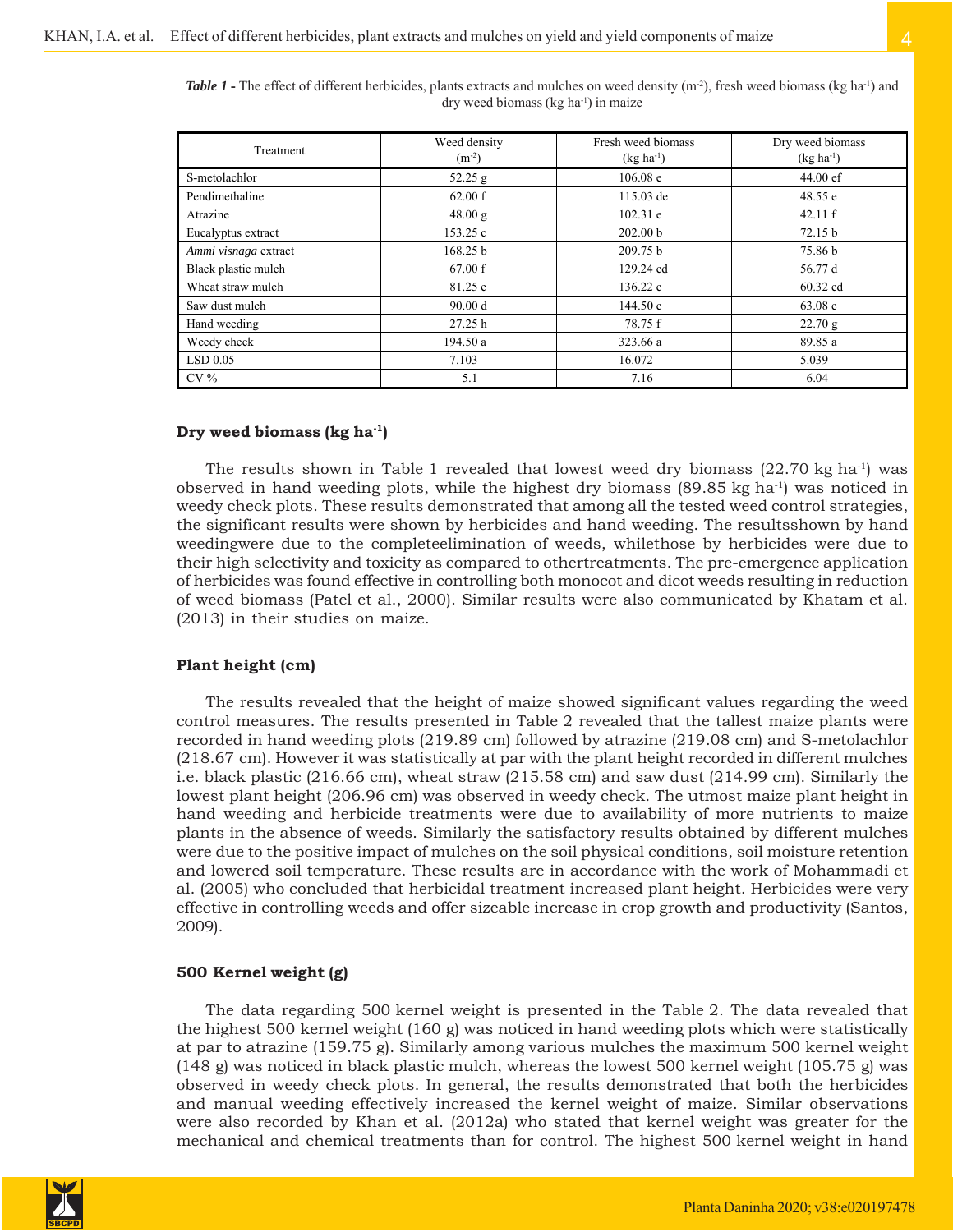weeding and herbicides treated plots were due to less weed density, higher dry matter accumulation and higher resource partitioning towards grain as compared to other treatments. However, in weedy check plots, the low 500 kernel weight was due to improper nutrients availability and heavy weed infestation. Similar results have been reported by Khan et al. (2014).

#### **Number of kernels ear-1**

Perusal of data revealed that numbers of kernels  $\cosh^{-1}$  were significantly affected by different weed control measures (Table 3). The results demonstrated that the greatest number of kernels ear<sup>1</sup> (473.50) were obtained in hand weeding treatment followed by atrazine (466.50) while the lowest number of kernels ear-1 (389) were noticed in check plots.

*Table 2* **-** The effect of different herbicides, plants extracts and mulches on plant height (cm) and 500 kernels weight (g) in maize

| Treatment            | Plant height<br>(cm) | 500 kernels<br>weight $(g)$ |
|----------------------|----------------------|-----------------------------|
| S-metolachlor        | 218.67 a             | 156.75 ab                   |
| Pendimethaline       | 218.46 a             | 152.00 ab                   |
| Atrazine             | 219.08 a             | 159.75 a                    |
| Eucalyptus extract   | 210.92 b             | 126.75 e                    |
| Ammi visnaga extract | 208.82 b             | 124.50 e                    |
| Black plastic mulch  | 216.66 a             | 148.00 bc                   |
| Wheat straw mulch    | 215.58 a             | 138.25 cd                   |
| Saw dust mulch       | 214.99 a             | 133.00 de                   |
| Hand weeding         | 219.89 a             | 160.00a                     |
| Weedy check          | 206.96 b             | 105.75 f                    |
| $LSD$ 0.05           | 4.4279               | 10.428                      |
| $CV\%$               | 1.42                 | 5.12                        |

The overall results showed that both hand weeding and the herbicides positively affected the number of kernels ear<sup>1</sup>. The higher number of kernels ear<sup>1</sup> in hand weeding and herbicides treated plots were due to less weed competition, which made all the resources available to the maize crop. While the lower number of kernels ear<sup>1</sup> in weedy check plots were due to unchecked weeds infestation which drastically affected the plant growth and yield due to high competition for the available resources. The observations are in line with Khan et al. (2011) who also found that herbicides and hand weeding effectively control the weeds and positively enhanced the plant height and number of kernels  $ear<sup>1</sup>$ . Nadeem et al. (2010) also concluded that herbicides and hand weeding had a great impact on weeds control and yield parameters of maize crop.

#### **Biological yield (kg ha-1)**

The analysis of data demonstrated that biological yield  $(kg ha^{-1})$  of maize was considerably affected by different weed control treatments (Table 3). The results showed that maximum biological yield (9000.6 kg ha-1) was recorded in hand weeding plots, leaving behind herbicide practiced treatments i.e. atrazine and S-metolachlor (8616.8 and 8555.9 kg ha-1), respectively (Table 3). The lowest biological yield (6268.5 kg ha<sup>-1</sup>) was obtained in weedy check plots. Likewise

*Table 3* **-** The effect of different herbicides, plants extracts and mulches on number of kernels ear-1 and biological yield (kg ha-1) in maize

| Treatment            | Number of<br>kernels ear $^{-1}$ | Biological yield<br>$(kg ha-1)$ |
|----------------------|----------------------------------|---------------------------------|
| S-metolachlor        | $464.50$ ab                      | 8555.9 ab                       |
| Pendimethaline       | $460.00$ abc                     | 8318.6 bc                       |
| Atrazine             | 466.50 ab                        | 8616.8 ab                       |
| Eucalyptus extract   | 431.75 de                        | 6969.1e                         |
| Ammi visnaga extract | 427.50 e                         | 6871.5 e                        |
| Black plastic mulch  | 452.75 bc                        | 8059.8 cd                       |
| Wheat straw mulch    | 445.50 cd                        | 7882.2 cd                       |
| Saw dust mulch       | 444.25 cde                       | 7715.8 d                        |
| Hand weeding         | 473.50 a                         | 9000.6 a                        |
| Weedy check          | 389.00 f                         | 6268.5f                         |
| $LSD$ 0.05           | 16.871                           | 480.83                          |
| $CV\%$               | 2.61                             | 4.23                            |

among different mulching techniques, the highest (8059.8 kg ha<sup>-1</sup>) biological yield was observed in black plastic mulch. These findings are in agreements with those reported by Schroetteret al. (2006) and Resendeet al. (2006). Galzinaet al. (2008) also observed that the shoot mass of maize plants was more in treated plots especially in herbicide applied plots as compared to check plots.

## **Grain yield (kg ha-1)**

Data regarding grain yield revealed that grain yield was notably affected by different treatments (Table 4). The highest grain yield  $(4992.5 \text{ kg ha}^{-1})$  was noticed in hand weeding plots, followed by herbicide atrazine and S-metolachlor treated plots (4636.4 and  $4562.8$  kg ha<sup>-1</sup>) respectively, while among

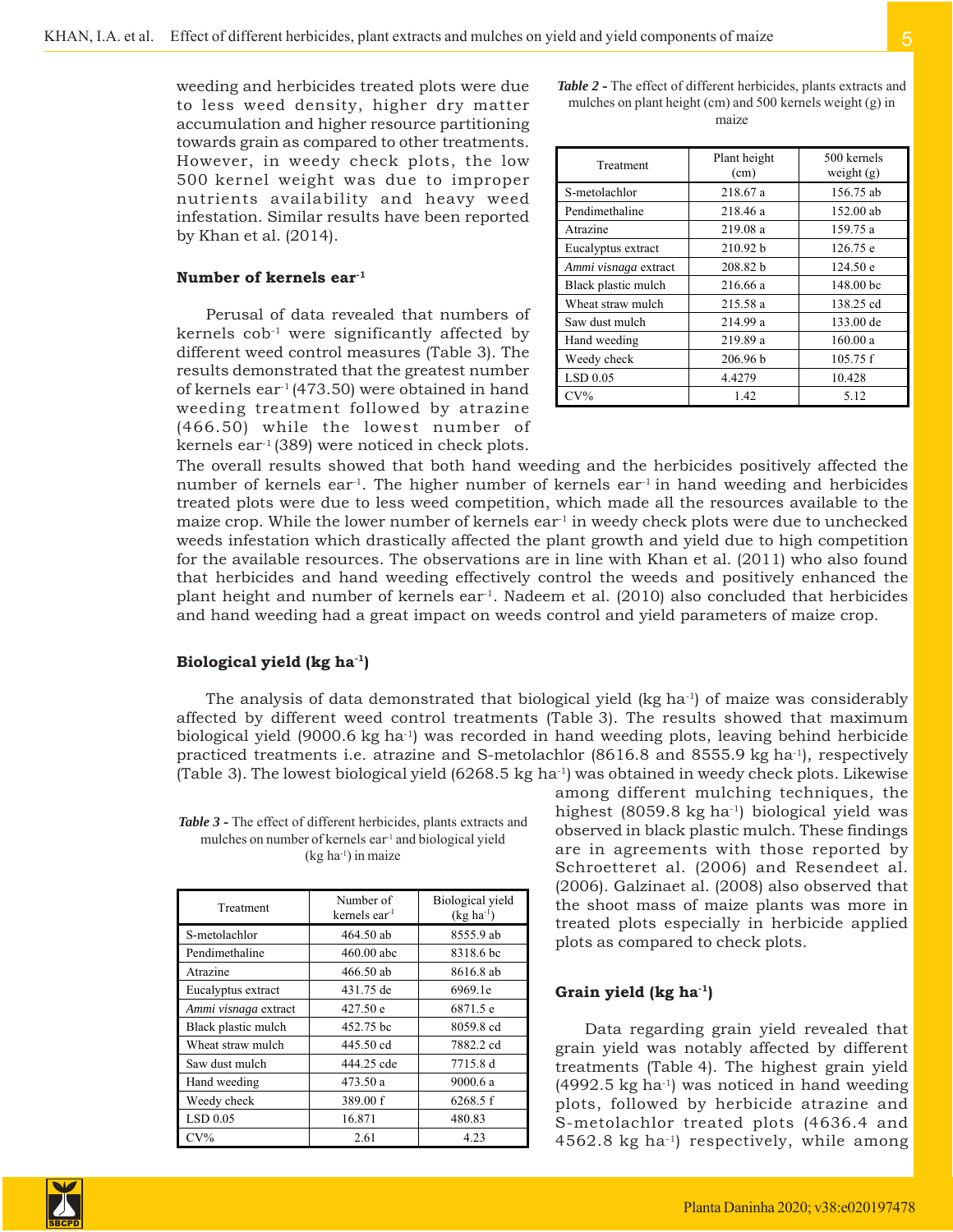different mulches the maximum grain yield  $(4054.4 \text{ kg} \text{ ha}^{-1})$  was observed in black plastic mulch treatment (Table 4). These findings revealed that all the weed control techniques significantly affect the grain yield of maize crop. Furthermore the minimum grain yield  $(2469.9 \text{ kg} \text{ ha}^{-1})$  was recorded in weedy check plots. The results in the present study are similar to the findings of Ali et al. (2011) who reported increase in grain yield of maize crop with the use of herbicides and mulch as the herbicide suppresses the germination of weeds providing a competition free environment for the crop plants. In another similar study Hassan et al. (2010) also reported herbicides as the most efficient method of weed control in maize. The low yield in weedy check might be due to weed competition with the maize

*Table 4* **-** The effect of different herbicides, plants extracts and mulches on grain yield (kg ha<sup>-1</sup>) and harvest index  $(\%)$  in maize

| Treatment            | Number of<br>kernels ear $1$ | Biological yield<br>$(kg ha^{-1})$ |
|----------------------|------------------------------|------------------------------------|
| S-metolachlor        | 4562.8 b                     | 53.33 abc                          |
| Pendimethaline       | 4202.5c                      | 50.52 bcd                          |
| Atrazine             | 4636.4 b                     | 53.88 ab                           |
| Eucalyptus extract   | 3441.6 e                     | 49.40 d                            |
| Ammi visnaga extract | 3374.4 e                     | 49.15 d                            |
| Black plastic mulch  | 4054.4 cd                    | 50.37 cd                           |
| Wheat straw mulch    | 3938.4 cd                    | 50.08 cd                           |
| Saw dust mulch       | 3883.8 d                     | 50.38 cd                           |
| Hand weeding         | 4992.5 a                     | 55.51 a                            |
| Weedy check          | 2469.9 f                     | 39.36 e                            |
| $LSD$ 0.05           | 290.43                       | 3.4765                             |
| $CV\%$               | 5.06                         | 4.77                               |

crop. Similar results of low grain yield in weedy check have also been reported by Khan et al. (2016).

#### **Harvest index (%)**

The data demonstrated that weed control treatments had considerable effect on harvest index (Table 4). The upper limit harvest index (55.51%) was obtained in hand weeding plots leaving behind atrazine having harvest index of 53.88% whereas the lowest harvest index (39.36%) was calculated from weedy check plots. The results revealed that hand weeding and herbicides positively enhanced the harvest index which was due to the fact that these practices effectively control the weeds and increased the grain yield due to lower weed crop competition as compared to control. These conclusions are in close immediacy with the work of Saeed et al. (2010) who reported utmost harvest index (HI) in less weeds infected plots.

Conclusion can be drawn from the experiment that among all the weed control measures hand weeding and herbicides atrazine and S-metolachlor positively control the weeds and significantly increase the yield and yield components of maize. Hence it is recommended that hand weeding and herbicides i.e. atrazine and S-metolachlor should be used to control weeds and to achieve maximum grain yield in maize crop.

#### **REFERENCES**

Ali K, Munsif F, Husain Z, Khan I, Ahmad N, Khan N, et al. Effect of different weed control methods on weeds and maize grain yield. Pak J Weed Sci Res. 2011;17(4):313-21.

Amare T, Mohammed A, Negeri M, Sileshi F. Effect of weed control methods on weed density and maize (Zea mays L.) yield in west Shewa Orimia, Ethiopia. Afr J Plant Sci. 2015;9(1):8-12.

Aslam M, Ahamd HK, Ahamd E, Khan MAH, Sagoo AG. Effect of sowing methods and weed control techniques on yield and yield components of chickpea. Pak J Weed Sci Res. 2007;13(1-2):49-61.

Awodoyin RO, Ogbeide FI, Oluwole O. Effect of three mulch types on growth and yield of tomato and weed supression in Ibadan, Rainforest-Savana transition zone of Nigeria. Trop Agric Res Ext. 2007;10(1):53-60.

El-Rokiek KG, El-Shahawy TA, Sharara FA. New approach to use rice straw waste for weed control. II. The effect of rice straw extract and fusillade (herbicide) on some weeds infesting soybean (*Glycin max* L.). Int J Agric Biol. 2006;8(2):269-75.

Galzina N, Maja S, Matija G, Nenad N. Study on competition between maize and weed in long-term soil tillage experiments. Cereal Res Comm. 2008;36:1575-8.

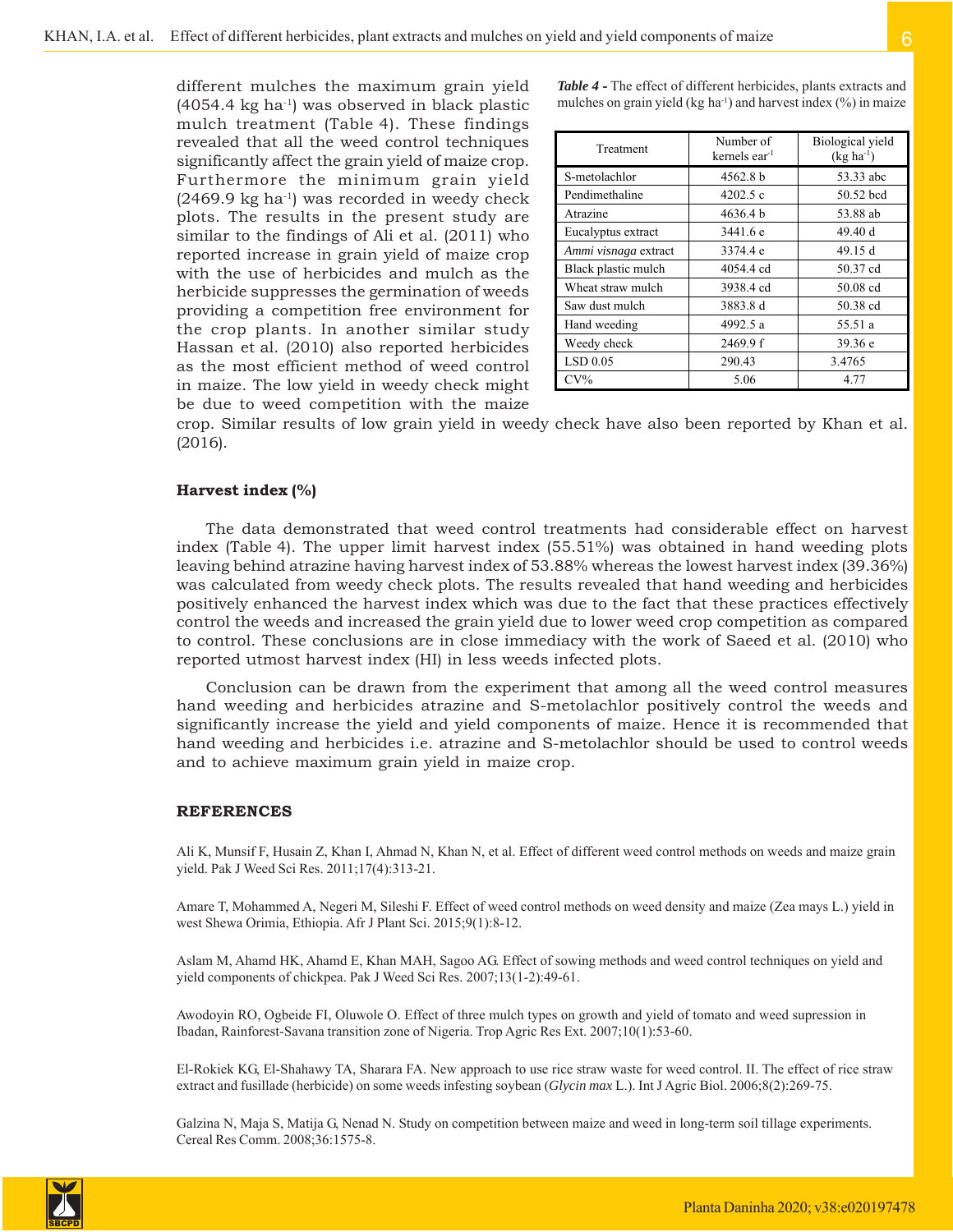Pakistan. Govt. of Pakistan. 2017-18. Economic Survey of Pakistan. Islamabad: Finance Division, Economic Advisory Wing; 2017/2018.

Hassan G, Marwat KB. Integrated weed management (IWM) in agricultural crops. In: National Workshop on Technologies for Sustainable. Faisalabad: 2001. p.27-34.

Hassan G, Tanveer S, Khan NU, Munir M. Integrating cultivars with reduced herbicides rates for weed management in Z. mays. Pak J Bot. 2010;42:1923-9.

Khan H, Marwat KB, Khan MA, Hashim S. Herbicidal control of parthenium weed in maize. Pak J Bot. 2014;46(2):497-504.

Khan IA, Hassan G, Malik N, Khan R, Khan H, Khan SA. Effect of herbicides on yield and yield components of hybrid maize (zea mays). Planta Daninha. 2016;34(4):729-36.

Khan IA, Ullah Z, Hassan G, Marwat KB, Jan A, Shah SMA, et al. Impact of different mulches on weed flora and yield of maize. Pak J Bot. 2011;43(3):1601-2.

Khan MB, Ahmed M, Hussain M, Jabran K, Farooq S, Waqas-Ul-Haq. Allelopathic plant water extracts tank mixed with reduced doses of Atrazine efficiently control *Trianthemaportulacastrum*L. in Zea *mays* L. J Anim Plant Sci. 2012a;22(2):339-46.

Khan N, Khan NW, Khan SA, Khan MA, Marwat KB. Combined effect of nitrogen fertilizers and herbicides upon maize production in Peshawar. J Anim Plant Sci. 2012b;22(2):12-7

Khatam A, Khan MZ, Nawab K, Mian IA, Ahmad W. Effect of various herbicides and manual control on yield, yield components and weeds of maize. Pak J Weed Sci Res. 2013;19(2):209-16.

Kluepfel M. 2010. http://www.savvygardener.com/Features/mulch.html.

Mahajan G, Sharda R, Kumar A, Singh KG. Effect of plastic mulch on economizing irrigation water and weed control in baby corn sown by different methods. Afr J Agric Res. 2007;2(1):19-26.

Mahmood A, Cheema ZA. Influence of sorghum mulch on purple nutsedge (*Cyperusrotundus* L.). Int J Agric Biol. 2004;6(1):86-8.

Mohammadi G, Javanshir A, Khooie FR, Mohammadi SA, Salmasi SZ. Critical period of weed interference in chickpea. Weed Res. 2005;45(1):57-63.

Nadeem MA, Awais M, Ayub M, Tahir M, Maqbool MM. Integrated weed management studies for autumn planted maize. Pak J Life Sci. 2010;8(2):98-101.

Patel BD, Patel VJ, Patel JB, Patel RB. Effect of fertilizers and weed management practices on weed control in chickpea (*Cicer arietinum* L.) under middle Gujarat conditions.Indian J Crop Sci. 2006;1(1-2):180-3.

Patel GN, Patel GJ, Goyal SN, Patel BG. Integrated weed management in *rabi*maize. Gujarat AgricUniv Res J. 2000;25(2):88-90.

Ramakrishna S, Tam HM, Wani SP, Long TD. Effect of mulch on soil temperature, moisture and weed infestation and yield of groundnut in Northern Vietnam. Field Crops Res. 2006;95(2-3):115-25.

Resende AVD, Furtini Neto AE, Alves VMC, Muniz JA, Curi N, Faquin V, et al. Phosphorus sources and application methods for maize in soil of the Cerrado region. Rev Bras Cienc Solo. 2006;30(3):453-66.

Riaz M, Jamil M, Mahmood TZ. Yield and yield components of maize as affected by various weed control methods under rainfed conditions of Pakistan. Int J Agric Biol. 2007;9 (1):152-5

Saeed M, Marwat KB, Hussan G, Khan A. Interference of horse pursalne (*Trianthemaportulacastrum*L*.*) with maize at different densities. Pak J Bot. 2010;42(1):173-9.

Santos BM. Drip-applied metam potassium and herbicides as methyl bromide alternatives for *Cyperus* control in tomato. Crop Prot. 2009;28:68-71.

Schroetter S, Angeles WD, Kreuzig R, Schnug E. The effect of fertilizer P on crop biomass production, partitioning, and quality in 'Challenger' sweet corn. Aust J Agric Res. 2006;57(11):1213-9.